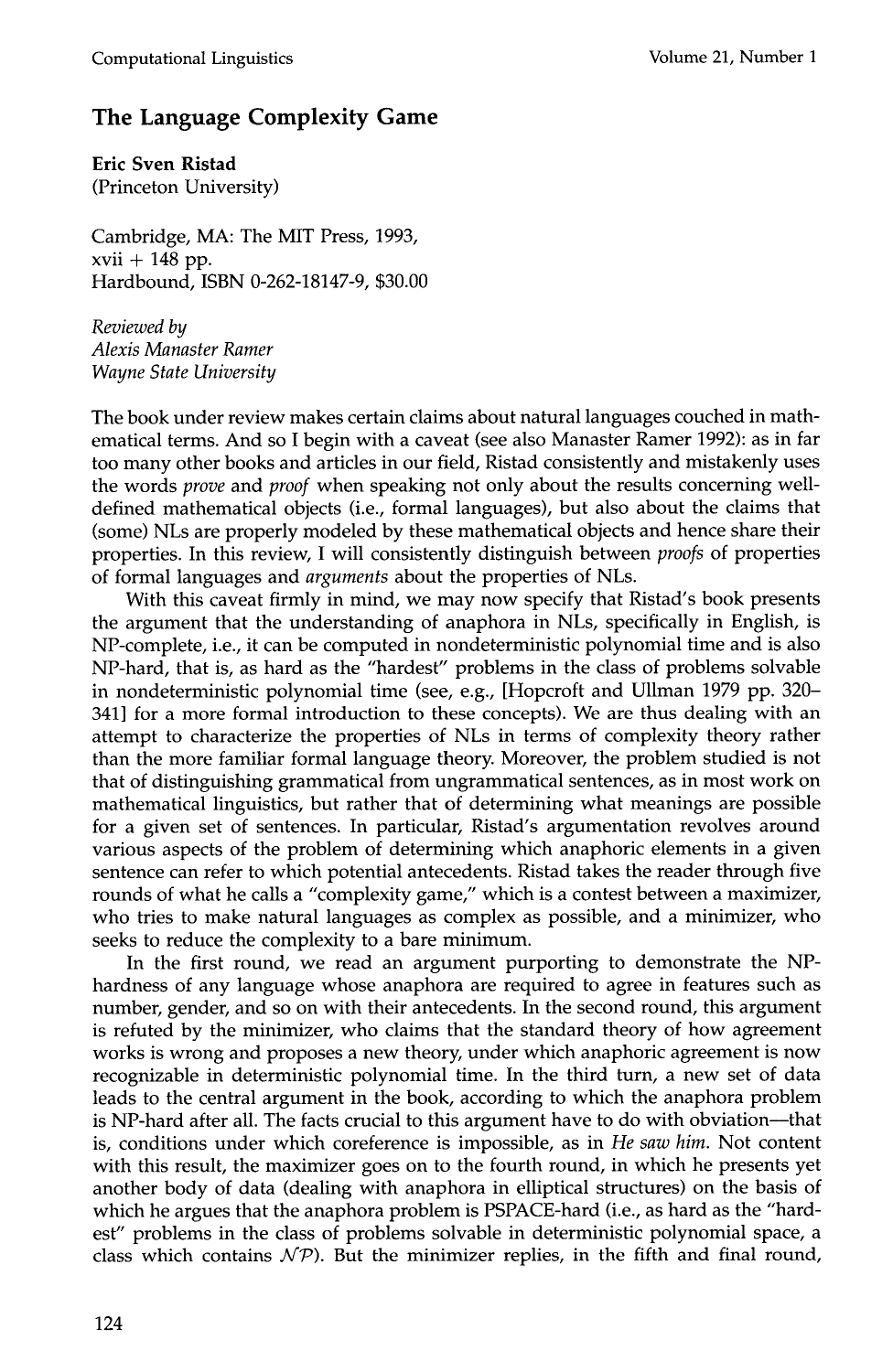by arguing against the theory of ellipsis presupposed in this argument and proposes another theory, under which the part of the anaphora problem involving ellipsis is no more difficult than the part dealing with obviation that was argued earlier to be merely NP-hard.

The game thus ends with the result that the English anaphora problem is NPhard, but within the class  $N\mathcal{P}$ , that is to say, NP-complete. This proposal is endorsed by Robert C. Berwick in a glowing seven-page foreword, in which he describes these results as no less revolutionary than those presented by Chomsky in the 1950s (while at the same time making fun of other current work on the mathematical properties of NLs). It is perhaps unusual in a review to discuss a foreword, but then this foreword is itself unusual, as it is my painful duty as a reviewer to mention.

Specifically, Berwick (pp. xiii-xiv) tells us that Ristad's NP-hardness result has to do with the problem of assigning reference to pronouns in sentences such as (1), which is claimed to be NP-hard because supposedly one can reduce to it the problem of graph k-coloring, which is an NP-complete problem.

(1) Before Bill, Tom, and Jack were friends, he wanted him to introduce him to him.

Not only is there a mathematical proof of this fact, says Berwick, but "If you don't believe that, just try to figure out the links between the different *hims* in Ristad's example sentences such as [(1)]."

However, (1) is actually example (17) from Ristad's dissertation (1990, p. 69), appears in a different form in the book (p. 54), and is completely irrelevant to the NPhardness argument. As Ristad (1990, p. 69) points out (see also p. 55 of the book), "The configurations used to construct the sentence (17) can only give rise to very simple obviation graphs on their own, and therefore the proof of" NP-hardness "must build obviation graphs using the agreement condition."

The agreement condition referred to by Ristad is simply the statement that pronouns have to agree with their antecedents in various inflectional features. Of course, in (1), this condition does not come into play because all the pronouns are masculine singular *(him).* To get NP-hardness one would need to consider examples in which pronouns with different features are available. This is why (1) is too "easy" to be an example of the kind of complexity Ristad is after. Examples such as this, even if they are difficult for people to figure out, have nothing whatever to do with NP-hardness.

In fact, the particular NP-hardness result we are discussing assumes that there is an infinite set of inflectional features. If there is only a finite set of features, as some might argue, then this particular argument for NP-hardness collapses. In Ristad (1990, pp. 101-102) there is an extended attempt to justify the assumption of an infinite number of features as a reasonable idealization about NLs, but this has been left out of the book, which only cites the discussions by Ristad (1990) as well as by Pullum (1983). This is a pity, because the reader has to go back to Ristad (1990, p. 101) to find the *Guinness Book of World Records* cited as the source for the impressively large (though still finite) number of cases in the North Caucasian language Tabassaran.

Moreover, the whole argument about the NP-hardness of the anaphora problem in agreement situations is no longer even accepted in Ristad's book. To be sure, this argument was the centerpiece of his dissertation, but it is now presented merely as the maximizer's first (flawed) attempt at showing NP-hardness (without any mention of the claims that were made in 1990). Specifically, the second round of the game is devoted to refuting this argument on grounds that I will discuss momentarily. Thus, not only did Berwick misinterpret what the result is all about, but he also is lavishing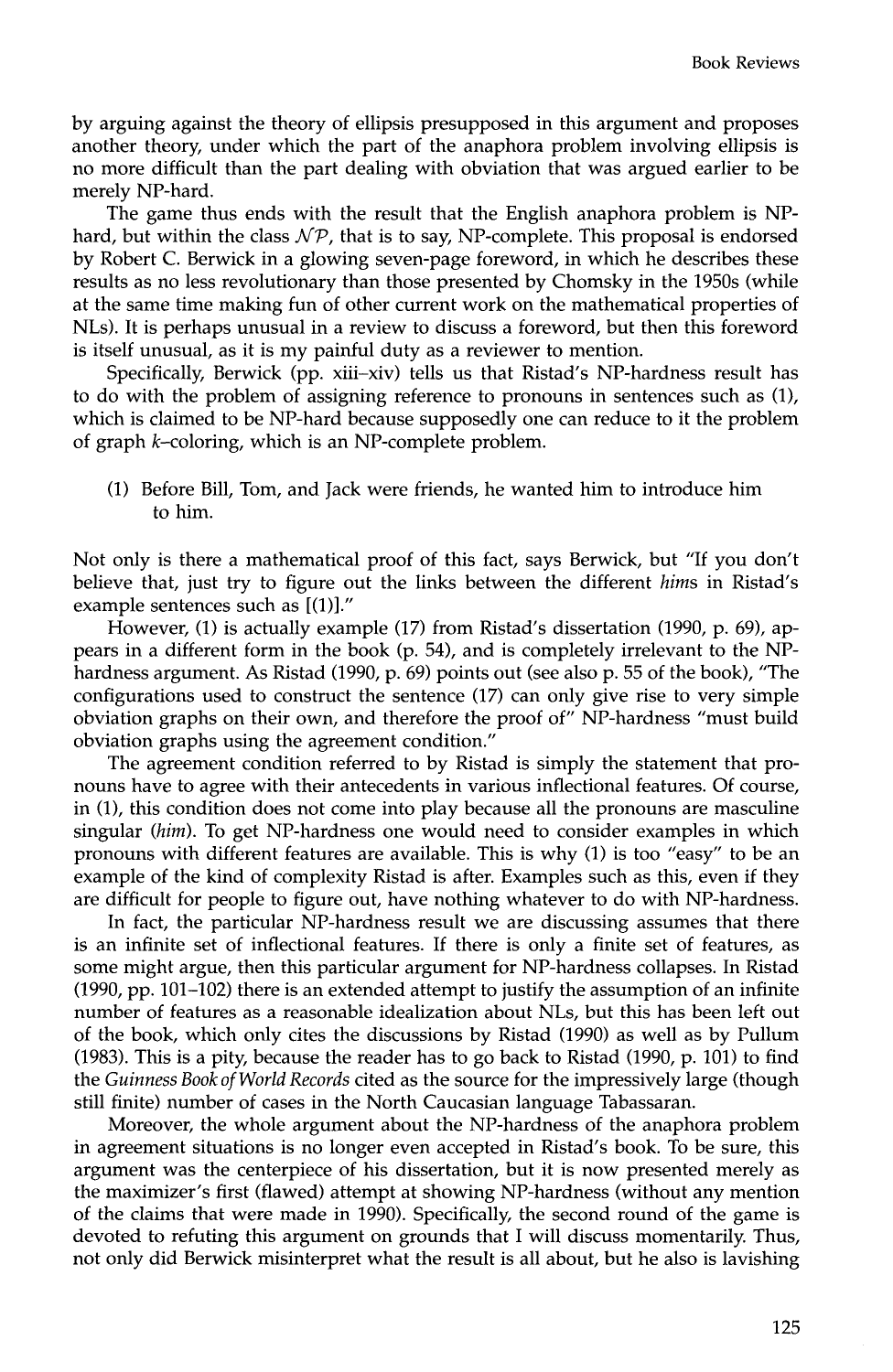praise on an argument that, although advanced by Ristad in 1990, is now presented as a straw man.

The grounds given by Ristad for rejecting this argument have to do with the way that agreement is defined. The argument assumed that agreement means that all anaphors referring to a given antecedent are nondistinct in their feature specifications from it and from each other. In other words, agreement was assumed to mean nondistinctness rather than identity of feature specifications.

But the minimizer now claims that this conception of agreement is incorrect and that agreement requires more than mere lack of conflict in feature specifications. Ristad bases his new theory of anaphoric agreement on certain facts about English. For example, the normally plural *they* can sometimes be used with a singular antecedent:

(2) About your doctor, do they seem competent?

Ristad takes this to mean that *they* subsumes *he* (as well as *she).* If agreement were a matter of nondistinctness, then it should be normal to use both *they* and *he* to refer to the same antecedent in the same sentence. Yet, this is not the case.

(3) About your doctor, do they seem competent when he examines you?

In (3), *they* cannot be read as coreferent with *he.* Because of facts such as this, Ristad claims that, universally, a linguistic element  $\beta$  with an inflectional feature c may antecede an anaphoric element  $\alpha$  only if  $\alpha$  represents the most specific category subsuming  $c$  that exists in the paradigm of the anaphoric elements. (Thus, agreement would require identity of feature specifications, unless certain feature combinations are simply not realized in the anaphoric elements available in the language.)

If this is granted, the maximizer's NP-hardness argument collapses. However, it is not, apparently, possible to maintain this proposed universal. Bloomfield (1962, pp. 38- 39) cites Menomini examples of coreference that seem to involve nondistinctness, and Sapir (1930, pp. 187, 194, 201, 202) gives similar examples from Southern Paiute. I have also been able to find an apparent example in Spanish. In this language, there are several ways of expressing third-person possessive pronouns. The form *su,* which is not specified as to gender or number, would seem to subsume forms such as *de él* 'his', *de ella* 'her', etc. According to Ristad's theory, therefore, it should not be possible to use *su* and *de él* coreferentially. Nonetheless, my informants accept sentences such as

(4) Juan le di6 a su esposa el reloj de 61. Juan her gave to his wife the watch of him 'Juan gave his wife his watch.'

Yet, although (and indeed precisely because) the linguistic facts remain to be clarified, I believe that Ristad has identified a genuine problem for linguistic theory. Although his account of coreference is not correct in general, there are clearly many cases in which mere nondistinctness is insufficient to allow coreference. Thus for theoretical and computational linguistics, there is considerable interest in Ristad's claims about the conditions under which coreference obtains.

Yet, no matter what we decide about the way that coreference works, it seems to me that the maximizer's NP-hardness argument based on agreement must be rejected because it assumes an infinite set of features. We do not have to accept the minimizer's counterargument to agree that the maximizer's argument is not compelling.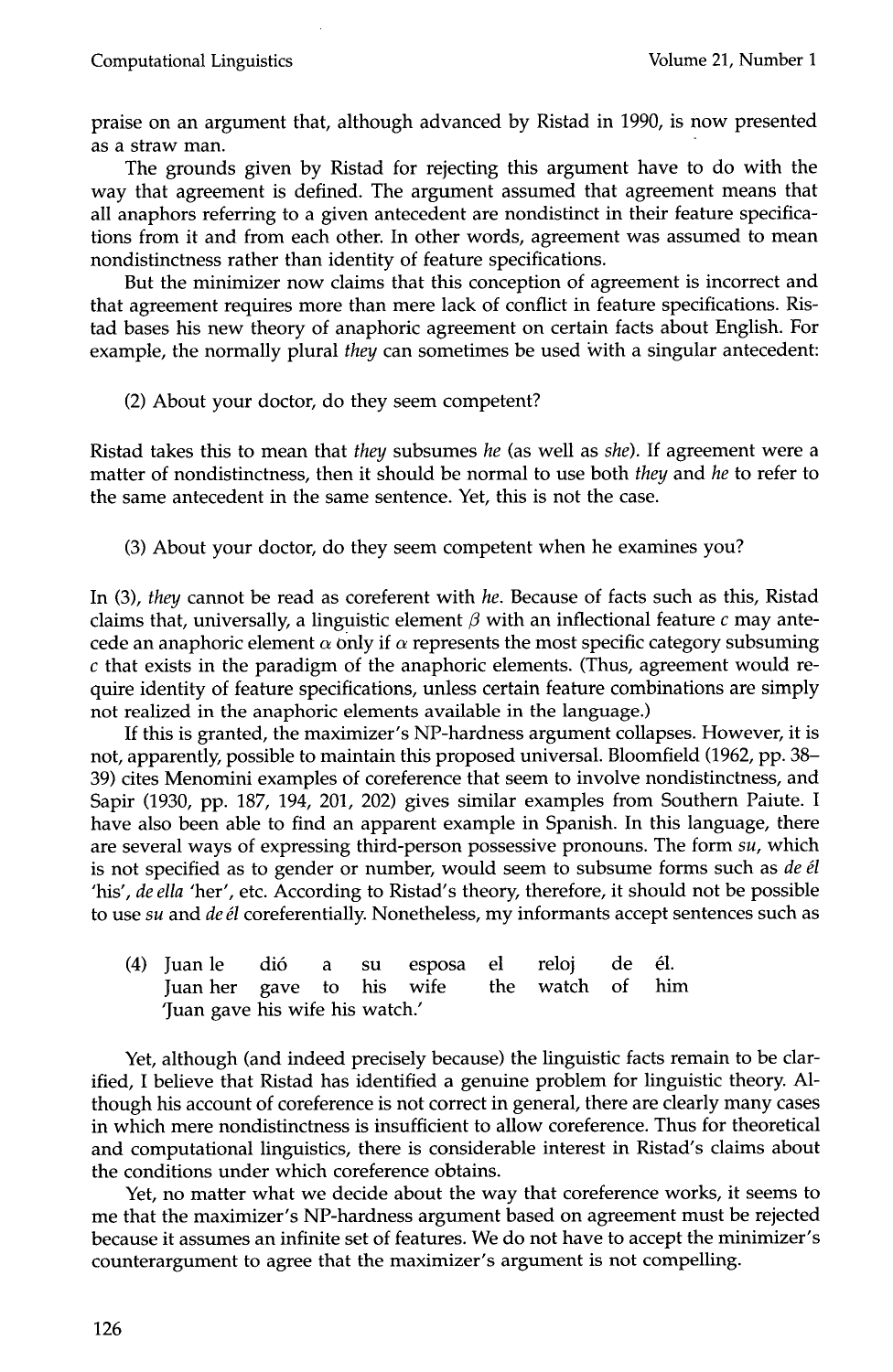Thus, the first two rounds of the complexity game have yielded nothing more than a refutation of Ristad's original 1990 NP-hardness argument and a number of mostly open questions about how agreement really works.

In the third turn comes the NP-hardness "proof" that Ristad now holds to be valid and that is the centerpiece of the book. This argument involves a reduction of the 3- SAT problem (Hopcroft and Ullman 1979 pp. 330–331), which, like Graph k-Coloring, is an example of NP-completeness, to a new set of examples involving anaphoric elements in English. In the new examples, the troubling issues of how many features there are and of how to define agreement no longer rear their ugly heads. This time all the pronouns are *him.* The required complexity comes not from agreement (as might appear from a rather misleading footnote in Manaster Ramer 1993a, p. 10, fn. 6), but from the interaction of various conditions of coreference and obviation in English.

It would be nice at this point in the review to be able to give an illustration, but Ristad never supplies even a single complete example. All we are offered are several hints about what sentences are intended, in the form of examples of certain parts of such sentences, together with partial narrations and some diagrams showing to some extent how these parts are to be put together. However, the fact remains that his proof does not state what the reduction from 3-SAT is to, which is a serious matter for a reduction proof.

Of course, we can try to fill in the gaps, but in any event, it is best to begin by noting that the central factual claim appears to be what Ristad calls "invisible obviation," which is supposed to show up in examples such as these:

- (5a) Sue wanted Bill to kiss Mary and he did too.
- (5b) Romeo wanted Rosaline to love him before wanting himself to.

According to Ristad, in (5a), *he* cannot be understood as coreferential with *Bill,* and likewise in (5b), *him* cannot be understood as coreferential with *Romeo.* In Ristad's terms, in each of these cases the "invisible" verb phrase contains an "invisible" direct object pronoun that obviates the same noun phrases as an overt direct object pronoun in an overt verb phrase would. Thus, in (5a), the second conjunct can be understood as (6), but since in (6), *he* obviates *him,* the same is claimed to be true in (5a). This would mean that the "invisible" *him* cannot be understood as coreferent with *he.* But since the "invisible" *him* must be coreferent with *Bill,* it then follows that *he* and *Bill*  cannot corefer.

(6) He wanted him to kiss Mary, too.

I personally am not sure that this observation is correct, and I have been present at meetings where several other linguists, who are native speakers of English, have flatly rejected it. Yet these subtle judgments are the linchpin of the whole argument. Moreover, Ristad himself seems to admit that the forbidden interpretations are possible under contrastive stress (p. 58). It has been my experience, in many cases in which it is claimed that some interpretation can occur only with contrastive stress, that such stress is merely helpful in getting the interpretation in question and not absolutely required. This makes the whole thing even more subtle. In addition, since contrastive stress is not usually marked in written English in any way, the NP-hardness argument at issue can at best be made only for spoken English (and hence would be of little relevance to that body of computational work that, as noted by Ristad on page 118, is concerned with "orthographic forms").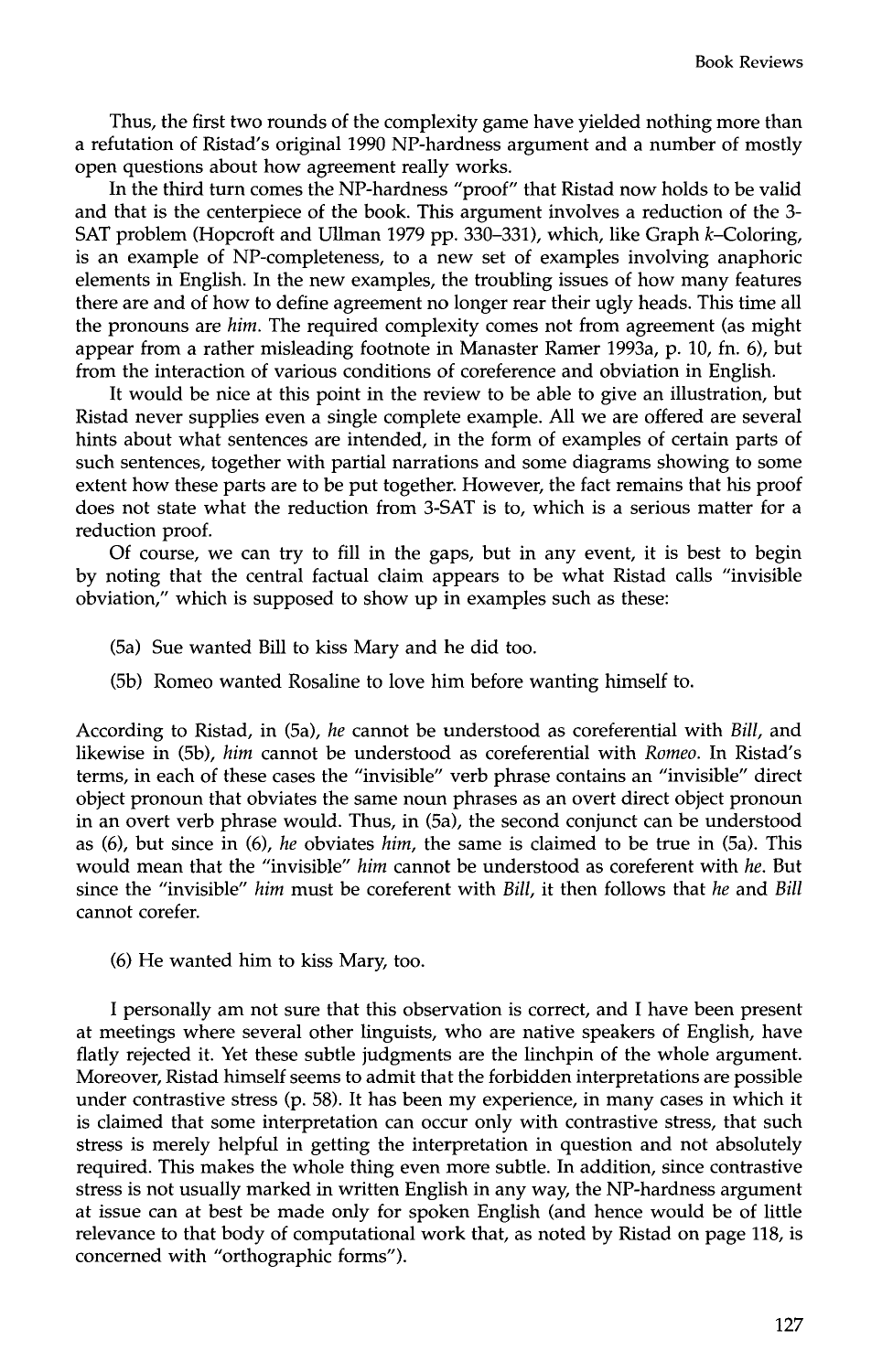Also, as already mentioned briefly, Ristad never states clearly how to bridge the gap between such English examples and the mathematical result about NP-hardness. We are supposed to accept that there is a reduction from 3-SAT to the English anaphora problem under discussion, yet the translation from Boolean formulas to English sentences is not fully specified. Ristad gives only a number of partial indications of how the reduction might be performed. It thus appears that given a Boolean formula such as  $(A \text{ or } B \text{ or } C)$ , we must construct a quite complex English sentence made up of the following parts. First, there have to be three sentences (one for each Boolean variable) such as (7).

(7) He persuaded him to introduce him to Hector.

Next, there has to be a sentence containing three elliptical verb phrases (one for each occurrence of a Boolean variable) of the form in (8), so that we can get the effects of invisible obviation ([e] is used to mark the spots where invisible verb phrases are supposed to occur).

(8) True met him, who he expected him to want him framed, who he believed he did [e] with, after exposing himself to [e] for, before telling himself to [e].

Finally, we are somehow supposed to fit the three sentences of the form in (7) together and combine the result with (8). The diagram on page 67 would seem to suggest that these combinations are perhaps all coordinations, but the details are not clear.

In any event, in the problem of 3-SAT we are concerned with whether a Boolean formula of a particular form is satisfiable (i.e., whether any assignment of the truth values true and false to the variables yields true as the value of the whole formula), and of course, each occurrence of a given variable has to be assigned the same value. In the English examples intended by Ristad, whatever their exact form is supposed to be, coreference with the noun phrase *True,* which is taken to be a proper name, corresponds to the assignment of the truth value true to a variable in a Boolean formula, and the occurrence of multiple coreferent expressions corresponds to the multiple occurrences of the same variable in various places in a Boolean formula. Now, the crucial thing is supposed to be that, because of various conditions on coreference and obviation (including "invisible" obviation), at least one of the "invisible pronouns" in sentences such as (8) must be understood to refer to the name *True* (and so must any overt pronouns that corefer with the "invisible" one), thus corresponding to the requirement that at least one of the variables in the Boolean formula (A or B or C) must have the truth value true in order for the whole formula to have this value.

Given the complexity of such examples as  $(8)$ —and  $(8)$  corresponds to the very simplest Boolean formula under consideration--it is obviously going to be difficult to determine whether the coreference possibilities recognized by a speaker of English really have this property. To be sure, Ristad gives a diagram intended to show which expressions corefer and which obviate each other in (8). However, this diagram and the accompanying explanatory text contain a number of omissions and typos, so that it is in part up to the reader to figure out what should corefer with (or obviate) what, before we can sit down to decide whether we are willing to grant the judgments demanded by Ristad.

There are thus three reasons to doubt the validity of the whole argument. First, it seems to rest on judgments that some speakers other than Ristad do not share. Second, even Ristad seems to admit that the crucial judgments depend on stress, that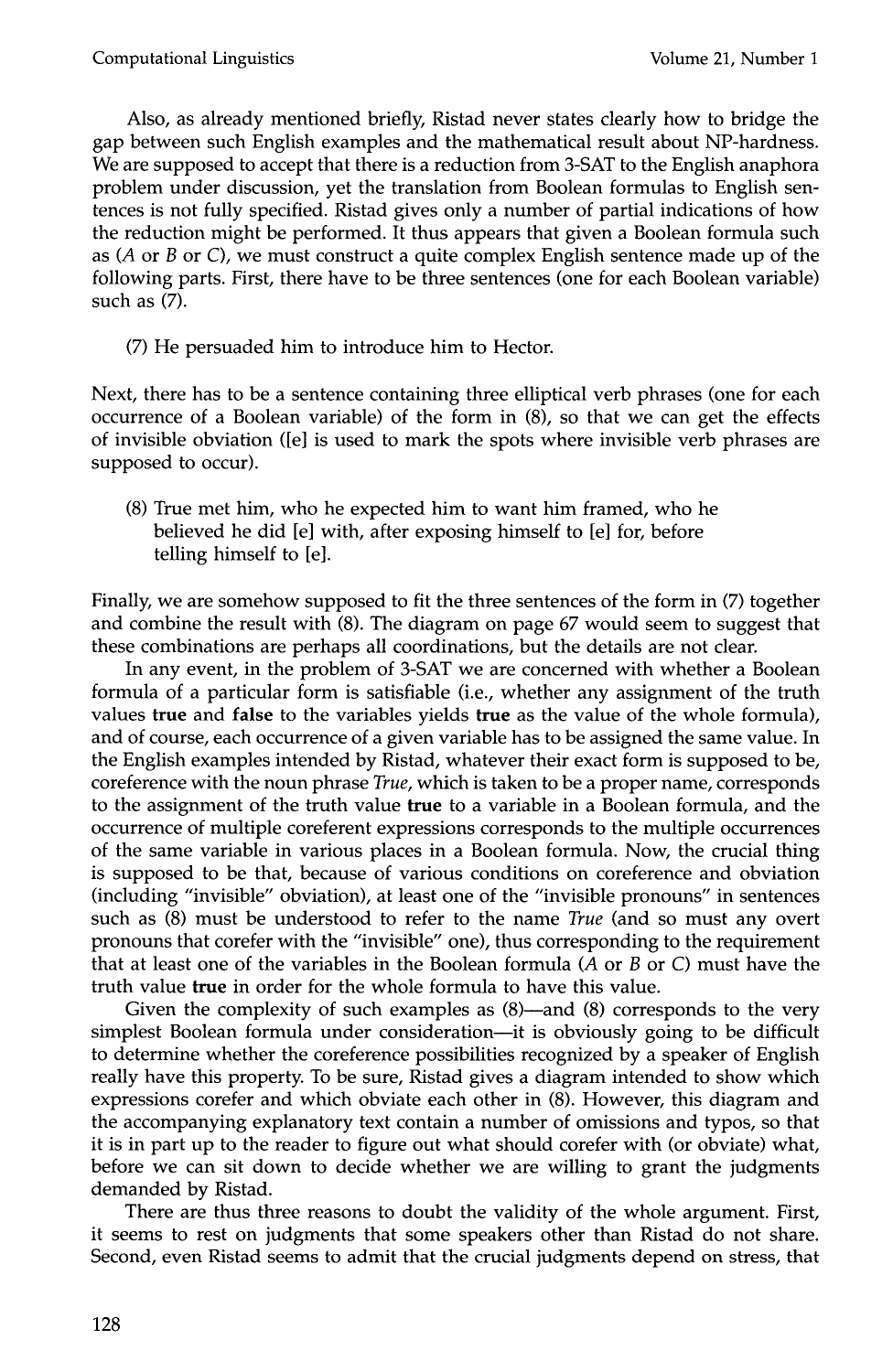last refuge of the formal grammarian. Third, he never provides a full description, or a single complete example, of the sentences he has in mind and of the coreference and obviation relations that are supposed to hold in these sentences. All three points would need to be addressed before the NP-hardness argument could be entertained, much less accepted.

Yet Ristad concludes that the third round has yielded a "proof" that the anaphora problem for English is NP-hard, and he then goes on to two more turns of the complexity game, in which the question is whether English might be even harder. Here the maximizer tries to show that the English anaphora problem is PSPACE-hard, but the minimizer refutes this argument. The issues here are quite complicated, but the central point is that they deal with ellipsis, as in (9).

(9) Juliet thought that the Friar poisoned her without realizing that she did.

As Ristad argues, the anaphora problem in elliptical structures would be PSPACEhard if we assumed a copy (i.e., basically, transformational) model of ellipsis, but he then develops a theory of ellipsis as a kind of higher-order predicate sharing and offers a nondeterministic polynomial time algorithm for processing elliptical structures according to this theory. The game thus ends with the conclusion that the understanding of English anaphora is NP-hard (as argued in round 3) and within the class  $N\mathcal{P}$ . Although I have made it clear that I find Ristad's arguments quite unconvincing, there are three issues that come to mind even if we were to accept the NP-hardness thesis.

First, it should be noted that there are two parts to the claim that the understanding of anaphora is NP-hard but is within the class  $N\mathcal{P}$ , and these two are not of the same type (pace Ristad's claims on pp. 7-8). The former, the lower-bound claim, could arguably be established by a single convincing set of examples (although I have yet to see this done), but the latter, the upper-bound claim, cannot, since the existence of an  $\mathcal{NP}$  algorithm for one set of examples does not ensure that all sets of examples (especially if we consider all possible natural languages) will have such algorithms.

Second, we must ask whether the NP-hardness result would explain why some parts of natural languages are difficult for people to handle. One might have expected such a claim, especially since this is what Berwick tells us in his introduction (p. xiii), even offering an example of this (even if the example in question does not in fact involve NP-hardness, as noted). However, Ristad (pp. 121-124) explicitly rejects this sort of connection, arguing that there are many natural-language examples that are hard for people but easy for machines, and vice versa, and excoriating those linguists who have sought to explain performance difficulties in terms of limitations on computational resources. Yet, is it not inevitable, if natural languages really are NP-hard, that there would have to be classes of examples that are difficult for both people and machines (and this precisely because of the NP-hardness)?

Third, Ristad emphatically and repeatedly asserts that his NP-hardness argument "relies only on the empirical facts ..., and on the uncontroverted assumption that these facts generalize in a reasonable manner" (p. 66 and passim). Yet the same was claimed by Ristad (1990, p. 70) with regard to the argument (involving agreement) that is now presented as a straw man on the grounds that the theory of agreement assumed in 1990 is incorrect. Perhaps part of the problem is that it is rarely uncontroversial just how a finite array of examples generalizes in a reasonable manner. It is thus difficult for me to accept that nothing beyond theory-independent observations about English is involved in the argument for NP-hardness, and a spelling out of the theoretical assumptions would thus be one more thing to require before one signs on the dotted line.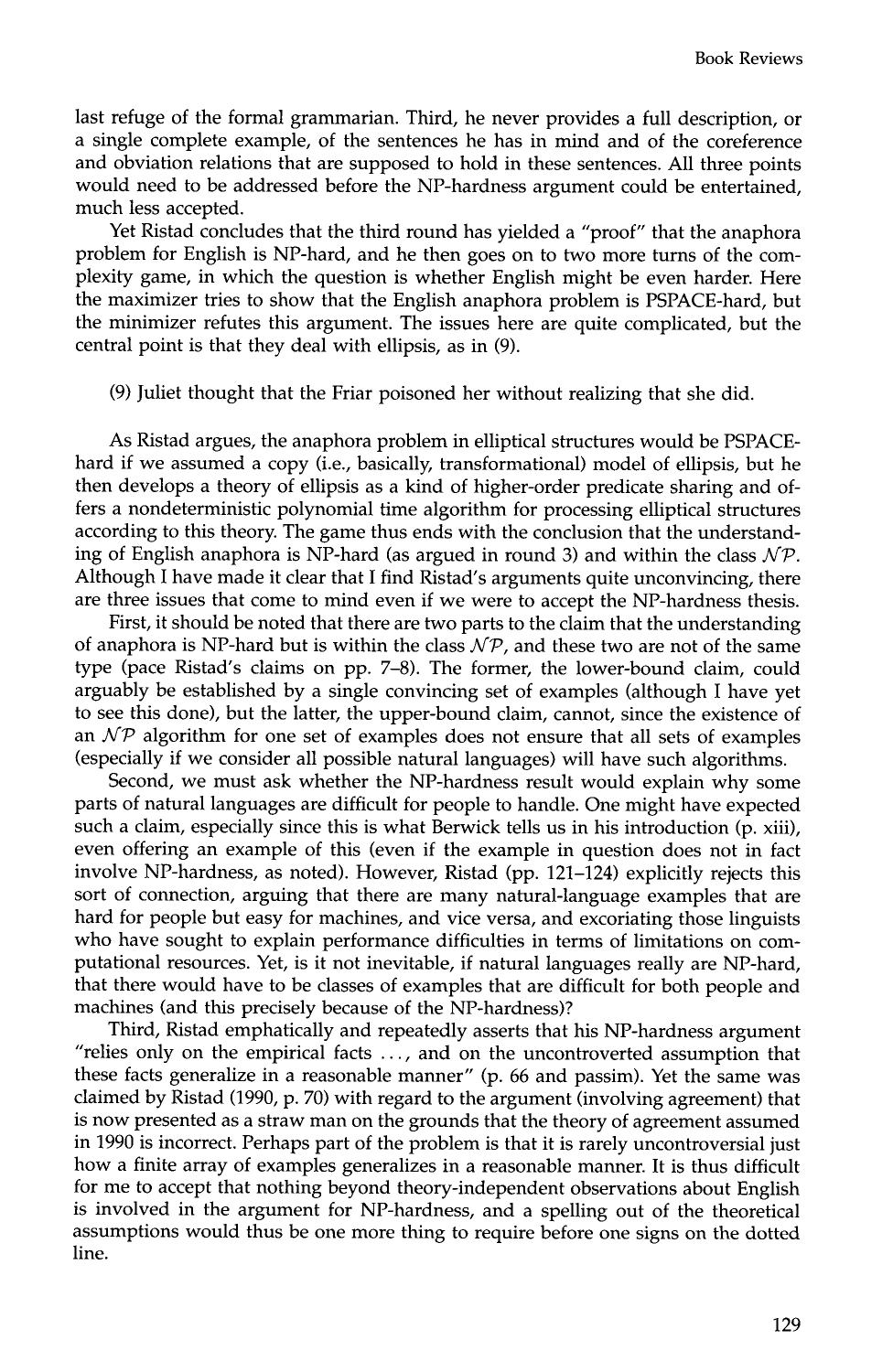There is, of course, much more to the book under review, including a compact introduction to the relevant concepts of complexity theory (pp. 133-138) and discussions of two theoretical points that could have been, had they been developed properly, of potentially great interest.

One is a sermonette (pp. 13, 109-110, and passim) about a new version of the I-language view of natural languages that purports to be more Chomskyan (i.e., more mentalist) than Chomsky. The I-language perspective (see, especially, Chomsky 1986) holds that natural languages should not be conceived of as infinite sets of grammatical sentences, partly because well-formedness comes in different degrees (and different kinds) and partly because an infinite language is an abstraction of doubtful ontological status. According to Chomsky, then, the real object of linguistic study should be the finite set of sentences that are available to language learners as well as the grammar that the learners are assumed to develop in their minds upon exposure to this set.

It is this mental grammar that is now (re)named "I(nternalized)-language," whereas the term "E(xternalized)-language" is applied to the now-rejected concept of the infinite set of grammatical sentences. With the help of these terms, Chomsky contrasts the I-language view (or perspective), which he claims to have consistently been his own approach, with the E-language view (or perspective), which is said to be the approach of most nongenerative linguists and of mathematical linguists (for a rebuttal, see Manaster Ramer 1993a, 1993b, to appear).

As for Ristad, he proposes that natural language is "a completely internalized cognitive system, more internalized than the I-language view of Chomsky," and, more specifically, that "each particular human language is a finite computing machine that executes a computation from some extralinguistic information to a linguistic representation of that information" (p. 13). By "extralinguistic information" Ristad (p. 12) means things such as the "sensation arising from ... an acoustic or visual signal" (i.e., from the hearing or reading of a sentence) and "intentions, sensations, beliefs, models of agents (other agents as well as oneself), mental lexicon, conceptual system, and so forth" (p. 9) (i.e., what we would normally describe as the semantic and pragmatic content of a sentence). Thus, the crucial feature of Ristad's proposal would appear to be that instead of phonetics and semantics/pragmatics as such, he wants us to talk about the mental representations of phonetics and semantics/pragmatics.

Now, it is by no means clear to me or to Chomsky (personal communication) that this is original, that is, any different from, for example, Chomsky's approach. Moreover, Ristad gives no basis for preferring this view of language to what he takes to be Chomsky's version of the I-language perspective. Indeed, whereas Chomsky has sought to show that there are factual reasons for adopting his I-language view (in preference to the E-language view) and significant consequences if we adopt it, Ristad does not attempt anything of the sort and appears to admit that the substantive part of his work, the NP-hardness argument, not only is independent of the proposed change from one kind of I-language perspective to the next (assuming these *are* different), but is even consistent with the E-language approach (pp. 117-120 and passim).

Ristad's other theoretical point is a strident attack on the distinction between competence and performance (pp. 116-117, 122-124), summarized in the words "There is simply human language itself, exactly as it is and how it operates" (p. 117). What is troubling here is that, unlike the many linguists (none of them mentioned by Ristad) who have argued over the years against the competence/performance distinction (or at least some versions of it), Ristad does not attempt to deal with any of Chomsky's well-known arguments for it.

Worse, Ristad's own NP-hardness argument appears to presuppose crucially the difference between competence and performance, that is to say, the difference between